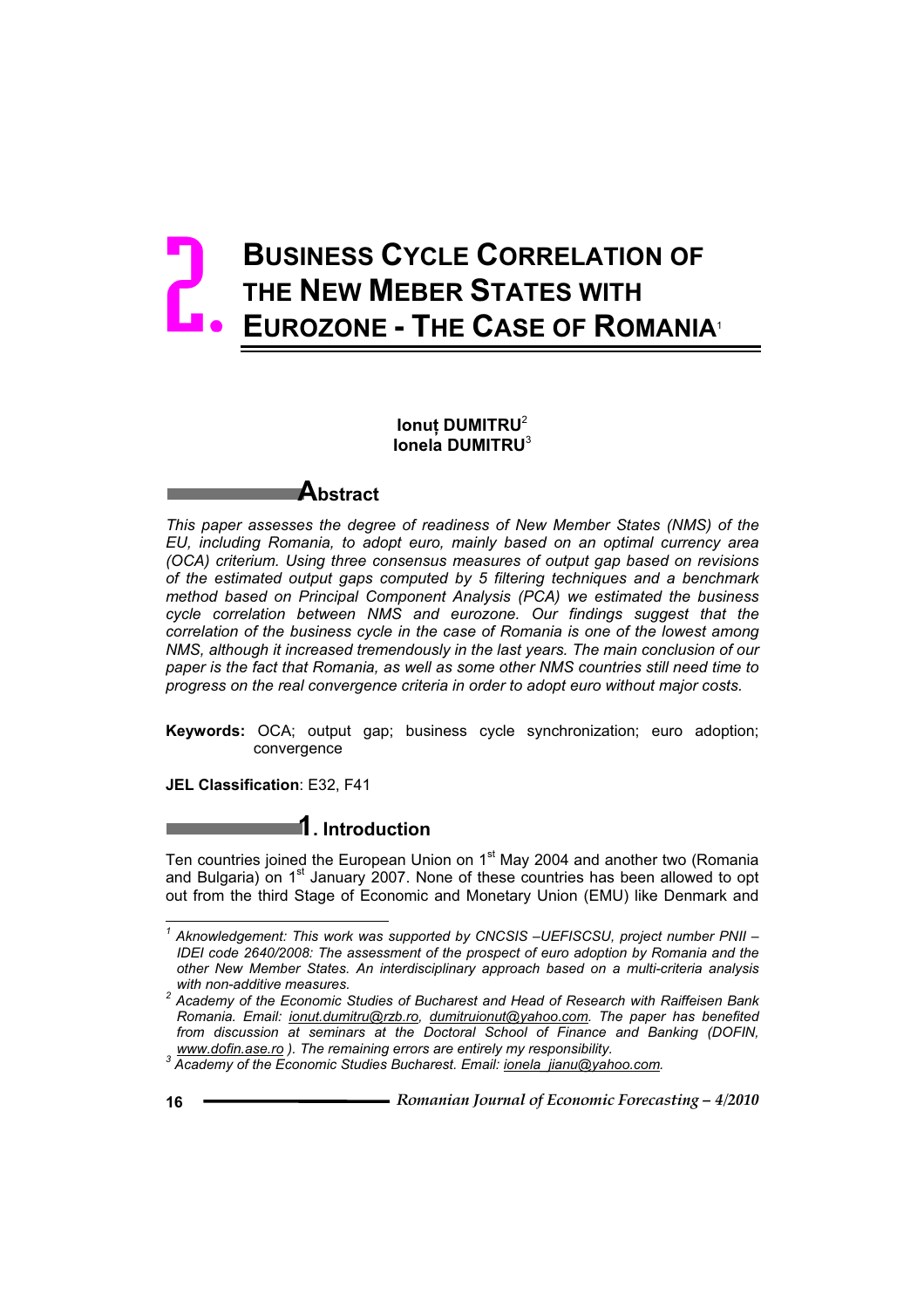

the United Kingdom. This implies that they are expected to adopt the euro at a time sooner or later after their EU accession<sup>4</sup>. The accession of the NMS to the European Union has stimulated a growing academic and policy debate about when should the Eurozone be extended to the new EU members based on the achievements in the convergence process.

The current international financial and economic crisis triggered by the subprime mortgage market in the United States led to a re-thinking in the euro adoption strategies of some New Member States (NMS) in order to speed-up the process. The benefits and costs of the euro adoption are quite clear, but the current international crisis emphasized especially the advantages of the euro as a strong currency and its international reserve currency status.

Nevertheless, the euro adoption is still constrained by the fulfillment of the convergence criteria. The only formal conditions regarding the Eurozone entry are related to the fulfillment of the nominal convergence indicators. In the case of Romania, only the public debt criterion is currently fulfilled. Romania still has problems with inflation and will continue probably to experience higher inflation than in the Eurozone in the next years, as the price level convergence is expected to continue (which includes also the Balassa-Samuelson effect, which is important, see Dumitru and Jianu, 2009) and the general price level in Romania is still much lower than in the Eurozone. Moreover, the budget deficit has exploded in 2008 and is expected to remain very high in the next years.

From the real convergence point of view, there is no formal condition in the euro adoption process. Just in the Maastricht treaty there is a general provision mentioning the necessity of social and economic cohesion in order to reduce the development gap between countries. In a broader sense, the real convergence means the adjustment process of the social, political and economic structures towards the ones from the Eurozone. In a narrow sense, real convergence means a reduction in the level of economic development gap, the reference being indicators like GDP per capita, productivity, and living standard. From an economic point of view, Romania is still in a marginal position if compared with the European developed countries (Iancu, 2007).

A special approach in terms of real convergence assessment is related to the Optimal Currency Area (OCA) theory, introduced in the seminal papers of Mundell (1961, 1973). From the OCA theory point of view, when a country wants to join a monetary union there should be taken into consideration criteria like the convergence of economic structures, business cycle synchronization, demand and supply shocks correlation, labor market and market flexibility, in general, degree of financial intermediation, level of economic openness, etc.

In this paper we investigate business cycles of the New Member States economy and their symmetry to the Eurozone economy using the *correlation of business cycle approach*, based on three consensus estimations for the output gap.

*Romanian Journal of Economic Forecasting – 4/2010* **<sup>17</sup>**

 $\overline{a}$ 

<sup>&</sup>lt;sup>4</sup> Four of the New Member States (NMS) adopted euro already: Slovenia in 2007, Cyprus and Malta in 2008 and Slovakia in 2009.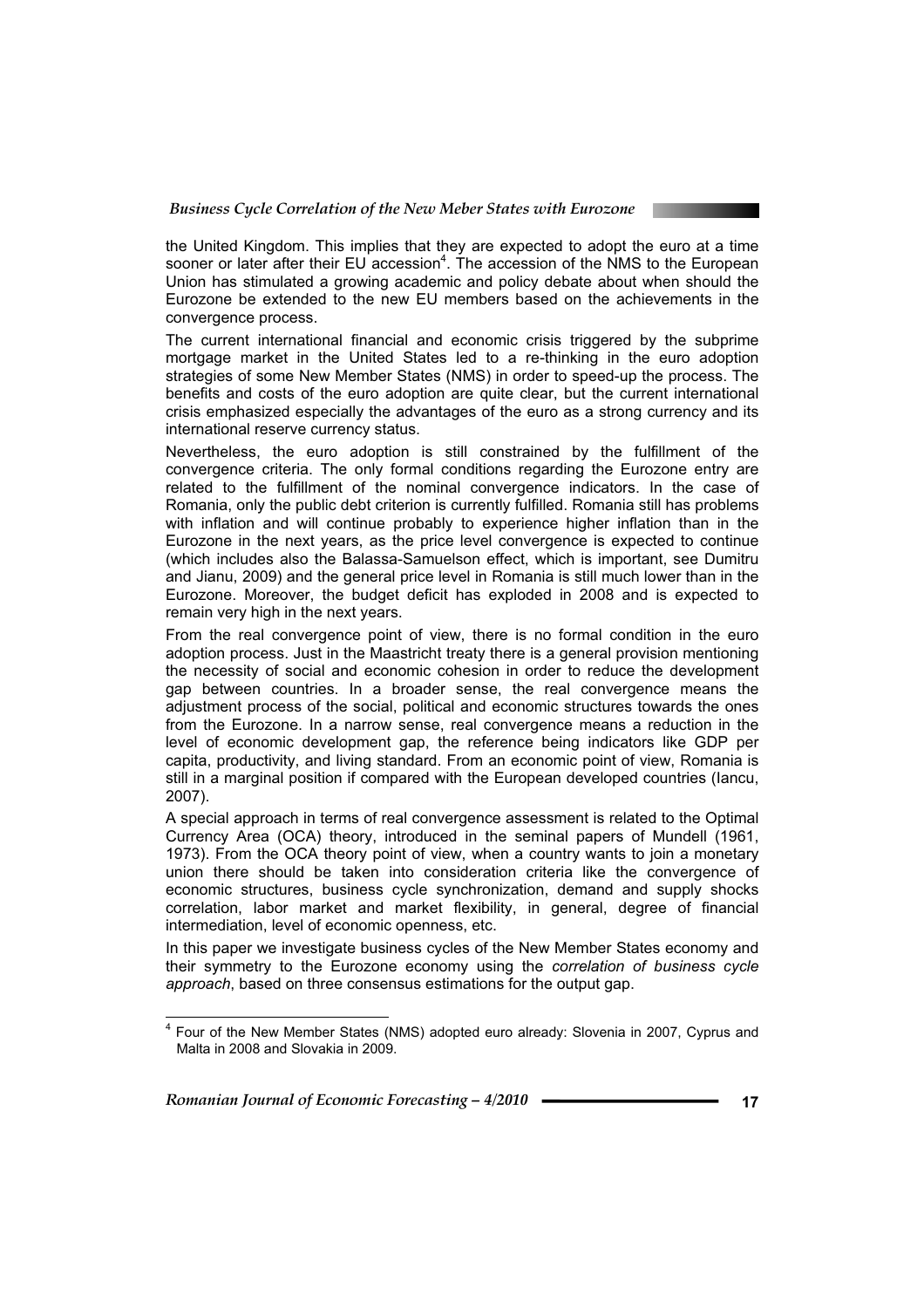The paper is organized as follows. The next session briefly reviews the literature of optimum currency area (OCA) theory, especially in relation to the New Member States (NMS) from Central and Eastern Europe. The third section of the paper includes the estimation methodology based on the data, which are presented in Section 4. In the fifth section of the paper we present our results, and in the last section we have some concluding remarks.

## **2. Optimal currency area – Literature review**

The **Optimal Currency Area** (OCA) theory is based on the idea that the advantages of being a member of a monetary union depends on the degree of optimality of this union, meaning that it would maximize economic efficiency to have the entire area sharing a single currency. The theory of OCA was pioneered by Mundell (1961), with important contributions and extensions of McKinnon (1963) and Kenen (1969).

After many amendments, the OCA has become a complex theory associating and mixing various aspects of international macroeconomic processes. Within OCA theory various authors emphasize various criteria:

- a) *Production factors mobility*, especially labor force (Mundell, 1961). High factor market integration and sufficient factor mobility within a group of partner countries can reduce the need to adjust real factor prices, and the nominal exchange rate, between countries in response to disturbances. If one country faces depression due to a negative shock, factors of production may move from this country to another which is hit by a positive shock. Hence, prices of these factors do not need to fall so sharply in the depressed country and rise in the booming country. The factor mobility is then able to compensate for the exchange rate changes.
- b) *Level of economic openness* (McKinnon, 1963; Alesina and Barro, 2002). The higher the degree of openness is, the more changes in international prices of tradable are likely to be transmitted to the domestic cost of living. Also devaluation would be more rapidly transmitted to the price of tradables and the cost of living, denying its intended effects. Hence, the nominal exchange rate would be less useful as an adjustment instrument for small and open economies.
- c) *Production and consumption diversification* (Kenen, 1969; Tavlas, 1994). A high diversification in production and consumption diminishes the possible impact of shocks specific to any particular sector. Therefore diversification reduces the need for changes in terms of trade via the nominal exchange rate and provides "insulation" against a variety of disturbances. More diversified partner countries are more likely to face small costs from forsaking nominal exchange rate changes amongst them and find a common currency beneficial.
- d) *Wage and price flexibility* (Friedman, 1953). When nominal prices and wages are flexible between and within countries contemplating a common currency, the transition towards adjustment following a shock is less likely to be associated with sustained unemployment in one country and/or inflation in another.
- e) *Business cycle synchronization and demand and supply shocks symmetry* (Cohen and Wyplosz, 1989; Weber, 1990; European Commission, 1990). A very important criterion is the similarity of supply and demand shocks and business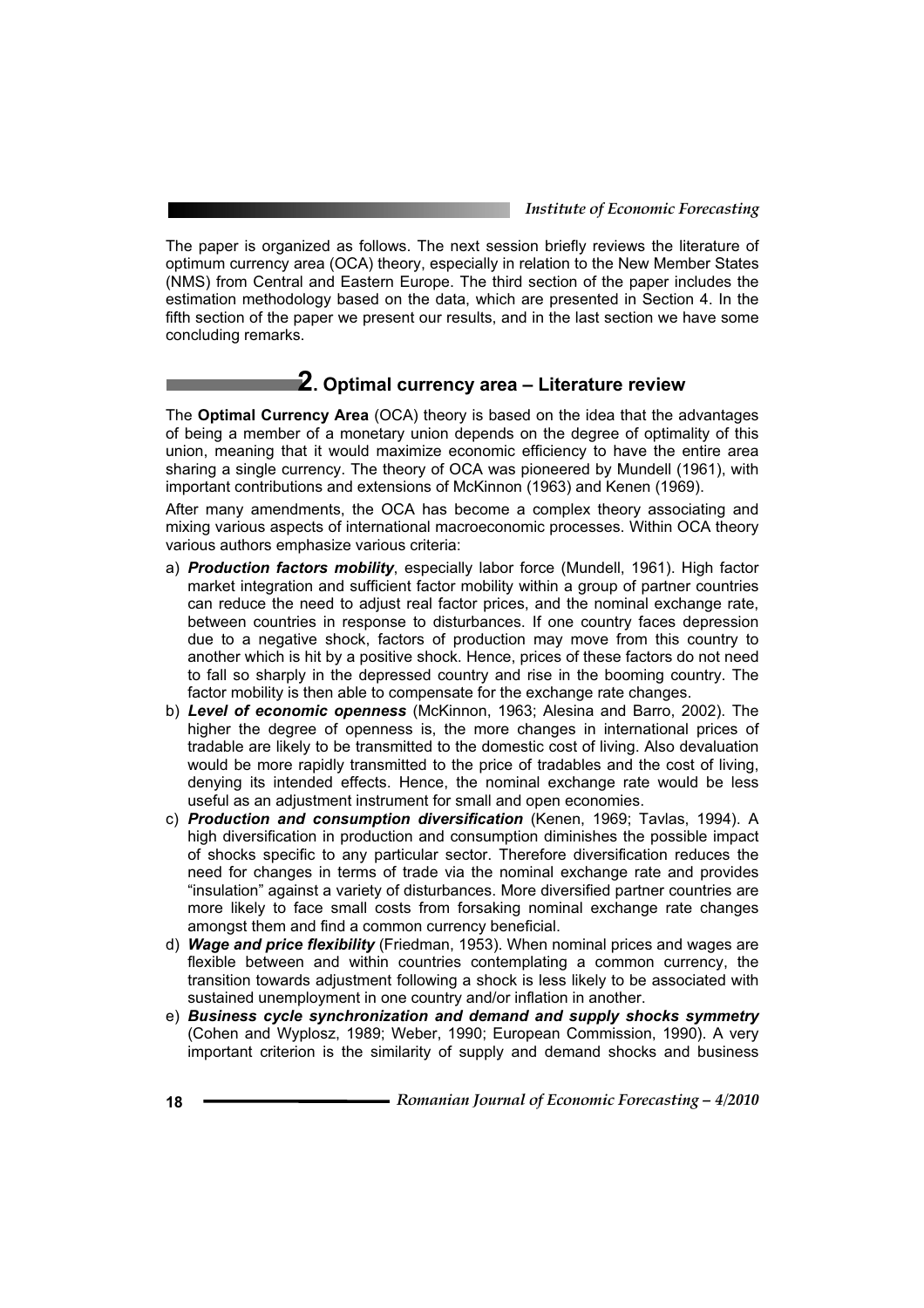

cycles in countries using a common currency (or having their exchange rates fixed). Monetary and exchange rate policy cannot be used as a stabilization tool if a member country is, for example, hit by an asymmetric shock. Hence, business cycles of countries considering creation of a currency area must be correlated to a maximum extent.

- f) *Fiscal policy integration* (Kenen, 1969) and *political integration* (Mintz, 1970). Fiscal transfers are a part of a non-market based adjustment process. The aim is the redistribution of financial transfers from relatively richer to relatively poorer countries or from countries hit by a positive shock to countries hit by a negative shock. However, these two aims could be inconsistent: a country hit by a positive shock could be at the same time a relatively poorer country. Moreover, the system of fiscal transfers requires a certain degree of political integration.
- g) *Financial markets integration* (Ingram, 1962). Financial market integration can reduce the need for exchange rate adjustment. It permits, amongst others, to cushion temporary adverse disturbances through capital inflows (by borrowing from surplus areas or decumulating net foreign assets that can be reverted when the shock is over).
- h) *Inflation differential* (Fleming, 1971). Similarities of inflation rates are also needed to create an OCA. External imbalances can arise from persistent differences in national inflation rates resulting, inter alia, from: disparities in structural developments, diversities in labour market institutions, differences in economic policies, and diverse social preferences. When inflation rates between countries are similar over time, terms of trade will also remain fairly stable. This will foster more balanced current account transactions and trade, and reduce the need for nominal exchange rate adjustment.

The degree of fulfillment of the OCA criteria is an essential factor when judging the advantages and disadvantages of the euro adoption.

## **3. Estimation methodology**

We used in our estimation a methodology similar to Darvas and Vadas (2005). In order to compute the correlation of business cycles we used for extracting the output gap five univariate methods: Quadratic trend (QT), Hodrick-Prescott filter (HP), Band-Pass filter (BP), Beveridge-Nelson decomposition (BN), and Wavelet transformation (WT). All of them have in common the idea that the seasonally-adjusted GDP can be decomposed into two components: potential output and output gap.

Using different methods to compute the output gap is quite common in literature. For instance, Canova (1998) uses seven univariate methods: Hodrick Prescott filter, Beveridge-Nelson decomposition, linear trend, segmented trend, first order differencing, unobservable component model, frequency domain masking and three multivariate cointegration, common linear trend and multivariate frequency domain. He concludes that properties of business cycles depend on the detrending method.

In this paper we used the following univariate methods to obtain the trend and the cycle from the GDP series: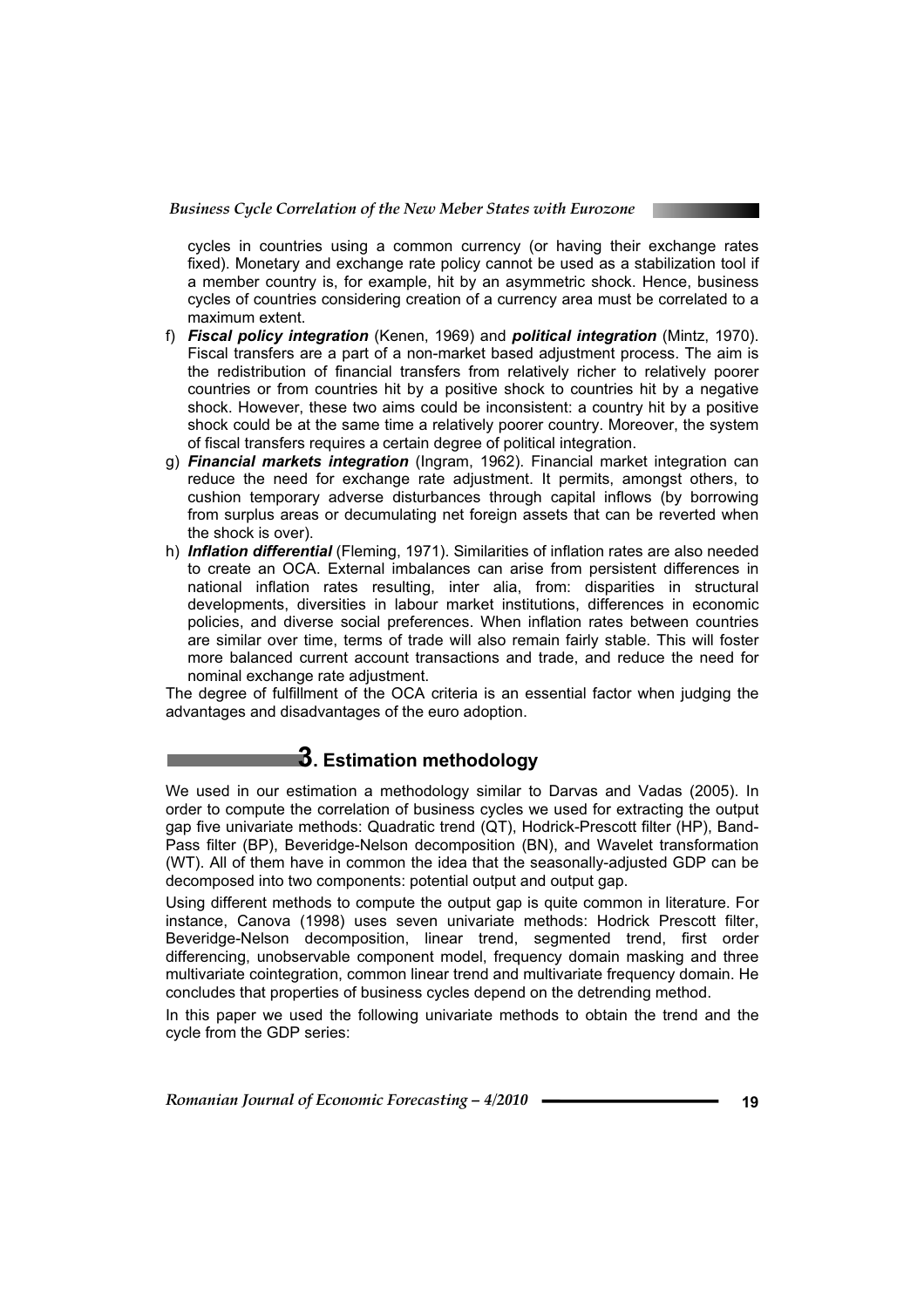*I. Quadratic trend (QT):* the cycle is the residual of a regression on a deterministic trend and its square. The potential output has the following polynomial form:  $\ln(Y) = a + bt + ct^2$ .

*II. Hodrick-Prescott filter (HP)* is a two-sided linear filter that computes the smoothed series *s* of *y* by minimizing the variance of *y* around *s*, subject to a penalty that constrains the second difference of *s*. That is, the HP filter chooses *s* to minimize:

$$
\sum_{t=1}^{T} (y_t - s_t)^2 + \lambda \sum_{t=2}^{T-2} ((s_{t+1} - s_t) - (s_t - s_{t-1}))^2
$$

where:  $y_t = GDP$ ;  $s_t$  =trend;

The smoothness parameter  $\lambda$  takes the values of 100 for annual data, 1,600 for quarterly data and 14,400 for monthly data. The HP filter has two main drawbacks: arbitrary chose of the parameter  $\lambda$  and becomes unstable at the end and at the beginning of the sample.

*III. Band-Pass filter (BP)* - intends to remove both high frequency and low frequency of a series, keeping the business cycle frequencies. We define the lower and upper frequencies of the two low pass filters as six and thirty two quarters, respectively, for the cycle range to be passed through. The major weakness is that in finite samples only various approximations could be used: Baxter-King (1999) and Christiano-Fitzgerald (2003). We used in our paper the approximation of Christiano-Fitzgerald.

*IV. Beveridge-Nelson (BN) decomposition*. Any time series can be viewed as the sum of a random walk, a stationary process and an initial condition. The cycle (the output gap) is the stationary process which can be derived from the decomposition (Beveridge and Nelson, 1981). We used in the decomposition an ARIMA representation. We selected the best ARIMA representation using the Akaike criterion.

*V. Wavelet transformation (WT)* eliminates certain frequencies, but contrary to the BP filter it does not assume that frequency components are stationary. The GDP is regarded as a signal. The output decomposition structure contains the wavelet decomposition vector *C* and the bookkeeping vector *L*. The first step starts from *s* and produces two sets of coefficients: approximation coefficients *CA1*, and detail coefficients *CD1*. The cycle is reconstructed from the coefficients of details. The families of wavelet transformation are: Haar, Mexican Hat, Morlet, Daubechies, etc. In the literature the most frequently used wavelets are the Daubechies wavelet family, with different number of filter elements starting at four and have also a parameter scale. We performed more types of Daubechies wavelet filters (with 2, 3, 4 scales) and we choose the 3-scale ones. We used the 3-scale Daubechies wavelet filters based on a higher correlation of the results with the other detrending methods.

As each filtering techniques has advantages and some weaknesses, we adopted a method similar to Darvas and Vadas (2005) in order to obtain a consensus measure of the output gap, based on some weights derived upon the stability of each filter. Basically, a method is "better" and contains more information about the output gap if it leads to smaller revisions of past inference as new observation is added.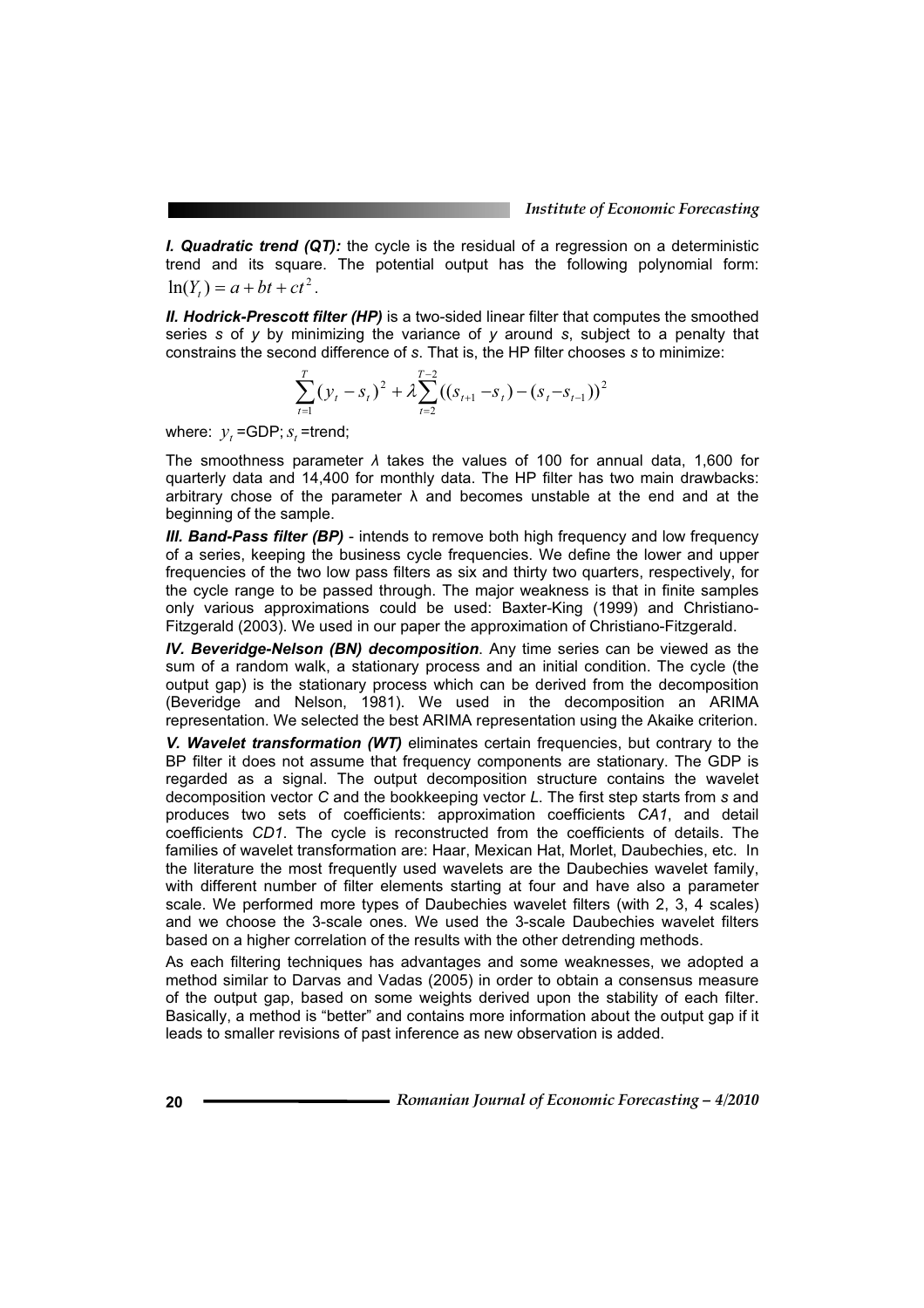We used, similar to Darvas and Vadas (2005), three measures of consensus output gap. We gave weights to the output gaps estimated by the five filters proportional to the inverse of revisions of the output gap for all data estimate for recursive samples. First we filtered the series ending at a time k, smaller than the full sample. We added an observation and we applied again filters and we had the first revision for the sample [1,k]. Adding observations one by one we obtain a number of estimates (*l+1*) and revisions (*l*).

The size of revision at time t is:

$$
k_t^{(m)} = \frac{1}{l_t} \sum_{s=k+1}^{T} \left| \left( \frac{m}{q}_{t,s} - \frac{m}{q}_{t,s-1} \right) \right| = \frac{1}{l_t} \sum_{s=k+1}^{T} \left| \left( q_t - \frac{m}{q}_{t,s} \right) - \left( q_t - \frac{m}{q}_{t,s-1} \right) \right|
$$
  
\n
$$
l_t = T - k \quad \text{for } t \le k \text{ and } l_t = T - t \text{ for } k < t \le T
$$
 (1)

where:

 $k_t^{(m)}$  =the revision of the  $m^{th}$  method for observation t; m  $\in$  [1,2,3,4,5];  $(m)$ 

 $\mathbf{q}_{t,s}$  - the logarithm of potential output revealed by the  $m^{\text{th}}$  method for observation t in the sample [1,s];

 $q_t$  - the logarithm of actual GDP and  $l_t$  = the number of revisions.

The average revision for the  $m^{th}$  method is:

$$
k^{(m)} = \frac{1}{T - 1} \sum_{t=1}^{T-1} k_t^{(m)}
$$
 (2)

 The weights that will be used are:  $\sum_{j=}^{p}$  $=\frac{1}{\sqrt{2}}$  $j=1$  / $\frac{1}{k}$   $(j$ *m m k k*  $\frac{1}{2}$   $\frac{1}{k}$  (j)  $(m)$ 1  $\omega_m = \frac{1}{\sqrt{2\pi}} \frac{R}{\sqrt{2\pi}}$  (3)

where:  $\omega_m^{}$  is the weight of the  $\left. m^{\textit{th}}\right.$  method,  $\rho$  is the number of methods.

Using (3) we obtained the "Consensus A" output gap as:  $(m)$  $\overline{1}$   $t$ .  $p \qquad (m$ *t T p*  $\bar{c}_t = \sum_{j=1}^{t} \omega_j \bar{c}$  (4)

$$
(m) \qquad \qquad (m)
$$

where:  $\overline{c}_t$  is the consensus output gap measure and  $T = q_t - q_t$  $c_{t,T} = q_t - \frac{q_{t,s}}{q_{t,s}}$  is the output gap extracted by the  $m^{th}$  method.

As Darvas and Vadas (2005) pointed out, the main disadvantage of the above methodology was related to the variance dependence. The absolute value of revisions is most likely smaller for methods which lead to smaller variance of estimated output gap. So, the methods leading to smaller variance output gaps will have higher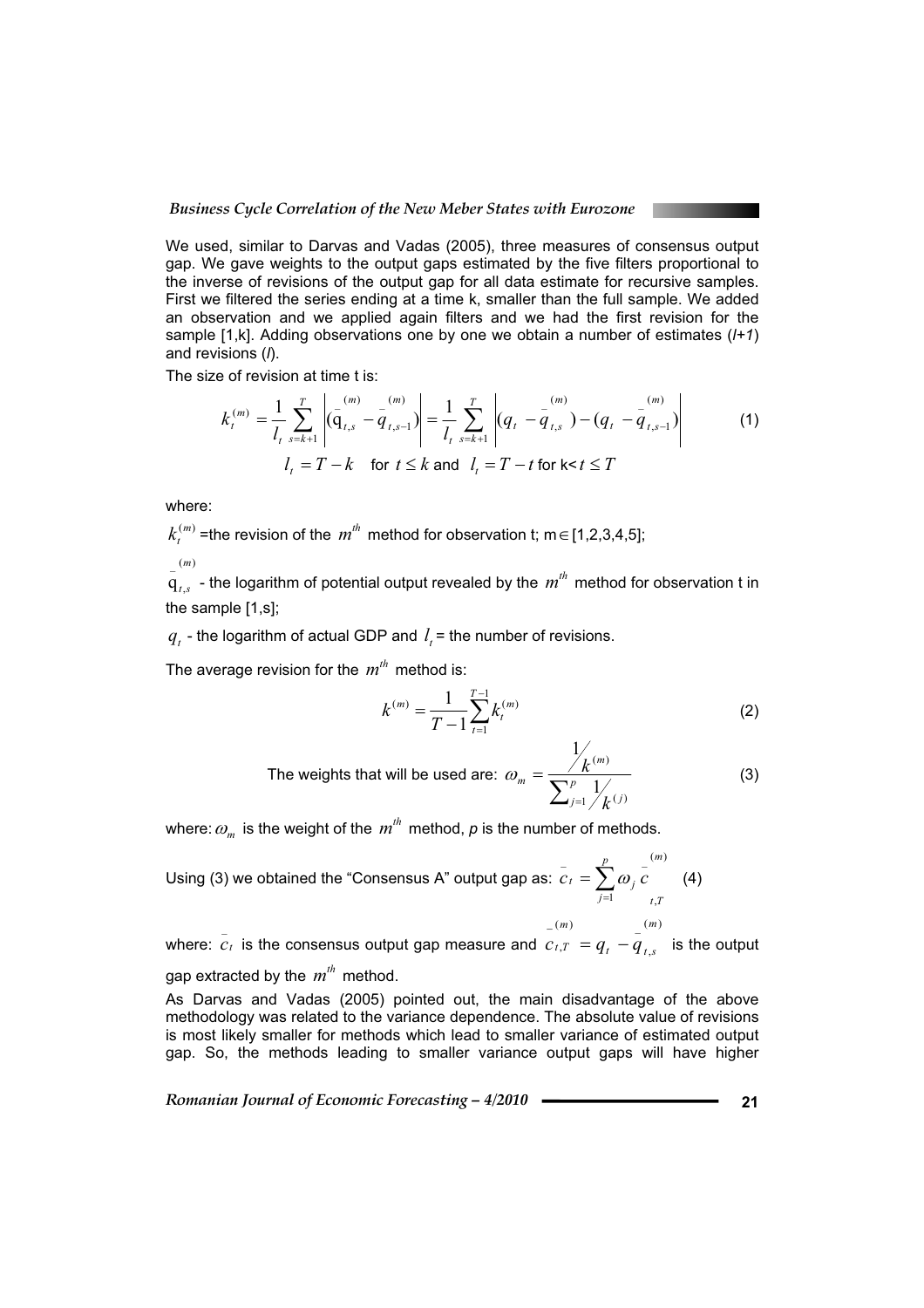weights. In order to avoid this, a standardization of the output gaps when calculating the revisions could be better. We replace (1) with (1'):

$$
k(\sigma)_{t}^{(m)} = \frac{1}{l_{t}} \sum_{s=k+1}^{T} \frac{\left| \left( q_{t} - \frac{1}{q}_{t,s} \right) - \left( q_{t} - \frac{1}{q}_{t,s-1} \right) \right|}{\sigma_{\left( q_{t} - q_{t,s} \right)}}
$$

Replacing (1') in (2) and (3) we obtain new weights, and using these new weights in (4) we have a new combined output gap – "Consensus B".

Darvas and Vadas (2005) proposed an additional method to compute the consensus output gap in order to prevent the use of methods which contains almost the same information about the output gap, namely methods that are highly correlated and contains redundant information. They suggested correcting the weights with the correlation matrix of the output gaps, namely, to reduce the weight for methods that are highly correlated. So, they modified relation (1) to:

$$
k(\sigma,\rho)_t^{(m)} = \left[ \sum_{j=1}^m \rho \left( \overline{c}^{(m)} t, T, \overline{c}^{(j)} t, T \right) \right] k(\sigma)_t^{(m)}, \text{ where } \rho \left( \overline{c}^{(m)} t, T, \overline{c}^{(j)} t, T \right) \text{ is the}
$$

correlation coefficient between the output gaps of methods m and j estimated on the full sample.

We obtain a new weight to be used in a new consensus measure – "Consensus C". In order to avoid the negative weights for methods that are highly negatively correlated we exclude the methods which are assigned a negative weight.

Finally, we used also the *Principal Components Analysis (PCA)* in order to have a benchmark to compare with our "Consensus" measures of output gaps.

## **4. Data**

Our data cover the period 1997Q1-2009Q2 for eleven countries that joined the EU in 2004 and 2007, and for Eurozone. We excluded Malta from the group of NMS and the rest of the countries from the European Union because of the lack of data for the entire sample.

We used the GDP series in constant prices (2000=100) available from EUROSTAT and we seasonally adjusted the data using the Tramo/Seats procedure. For Romania, we used data from National Institute of Statistics for 2007. Data for quarterly GDP is not available for Romania, as there are a lot of data reliability problems for the period before 1998 (Dobrescu, 2007).

## **5. Empirical results**

We used in our estimations the econometric packages Matlab 7.1 for deriving the output gap for the wavelet transformation (WT) and Eviews 6.0 for the other 4 filters.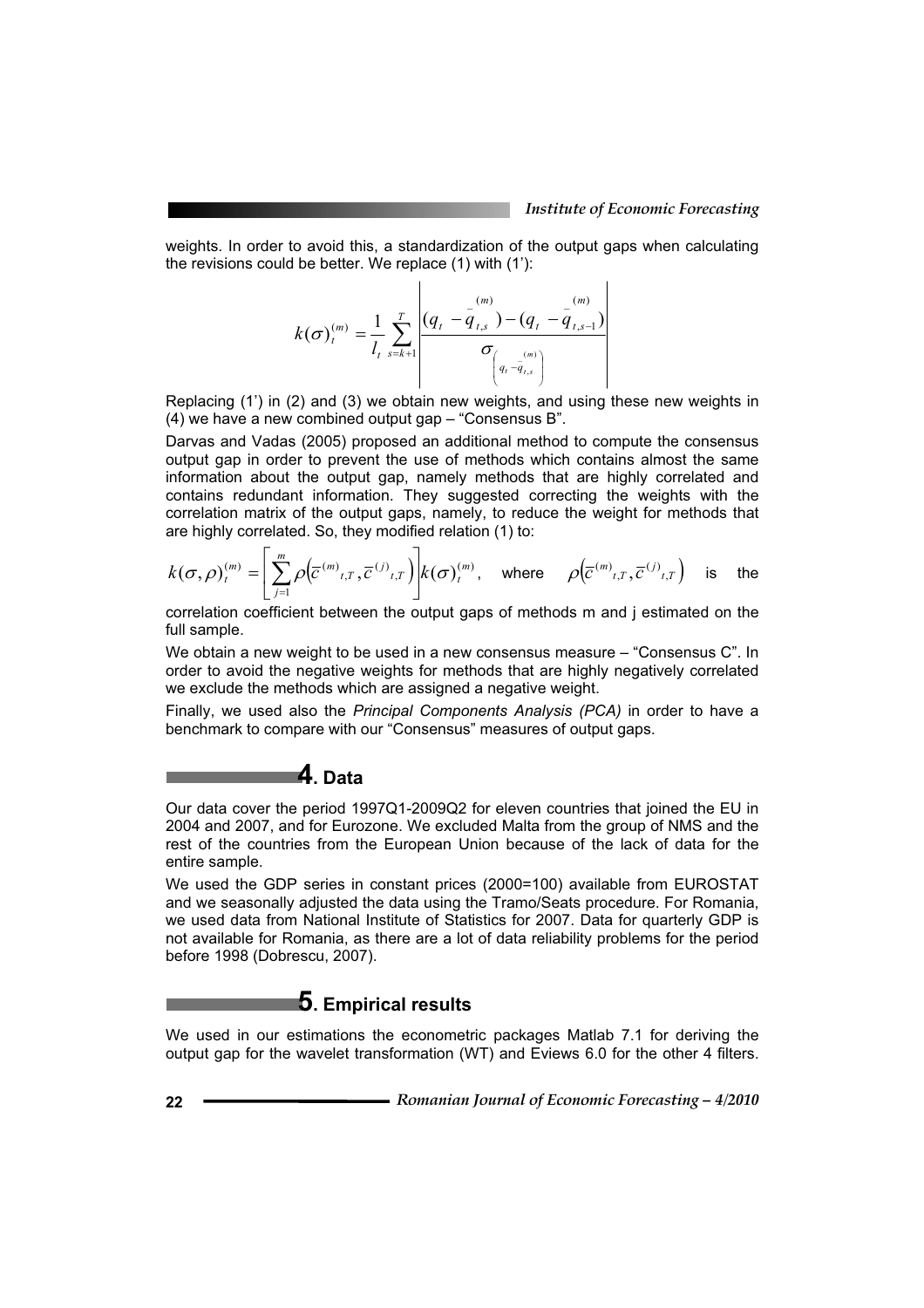For the quadratic trend (QT) we estimated a regression where the cycle is the residual of the regression. For Hodrick Prescott filter we used the  $\lambda$  parameter equal to 1,600.

We started our recursive estimation in 2002Q1, i.e filtered the series in the sample 1997q1-2002q1 and stored the resulting cycles. Next, we extended the sample by one quarter ahead and we reestimated and stored again the cycles and so on. In total we have 30 estimations for each filter. Figures 1 and 2 show the revisions made in the case of Romania and Eurozone.

#### **Figure 1**

-10 -5 0 5 10 15 -10 -5 0 5 10 15 97 98 99 00 01 02 03 04 05 06 07 08 09 Quadratic trend -8 -4 0 4 8 12 16 -8 -4 0 4 8 12 16 97 98 99 00 01 02 03 04 05 06 07 08 09 RO Hodrick-Prescott -10 -8 -6 -4 -2 0 2 4 6 -10 -8 -6 -4 -2 0 2 4 6 97 98 99 00 01 02 03 04 05 06 07 08 09 RO Band-Pass -2 -1 0 1 2 3 -2 -1 0 1 2 3 97 98 99 00 01 02 03 04 05 06 07 08 09 veridge-Nelson -8 -6 -4 -2 0 2 4 6 -8 -6 -4 -2 0 2 4 6 97 98 99 00 01 02 03 04 05 06 07 08 09 Wavelet filter -12 -8 -4 0 4 8 12 -12 -8 -4 4 8 12 97 98 99 00 01 02 03 04 05 06 07 08 09 Principal Component -4 -2 2 4 6 8 -4 -2 0 2 4 6 8 **Consensus** -8 -4 4 8 12 -8 -4 4 8 12 Consensus C -6 -4 -2 0 2 4 6 8 -6 -4 -2 0 2 4 6 8 97 98 99 00 01 02 03 04 05 06 07 08 09 Consensus B

## **Revisions of business cycles of Romania**

#### *Romanian Journal of Economic Forecasting – 4/2010* **<sup>23</sup>**

97 98 99 00 01 02 03 04 05 06 07 08 09

97 98 99 00 01 02 03 04 05 06 07 08 09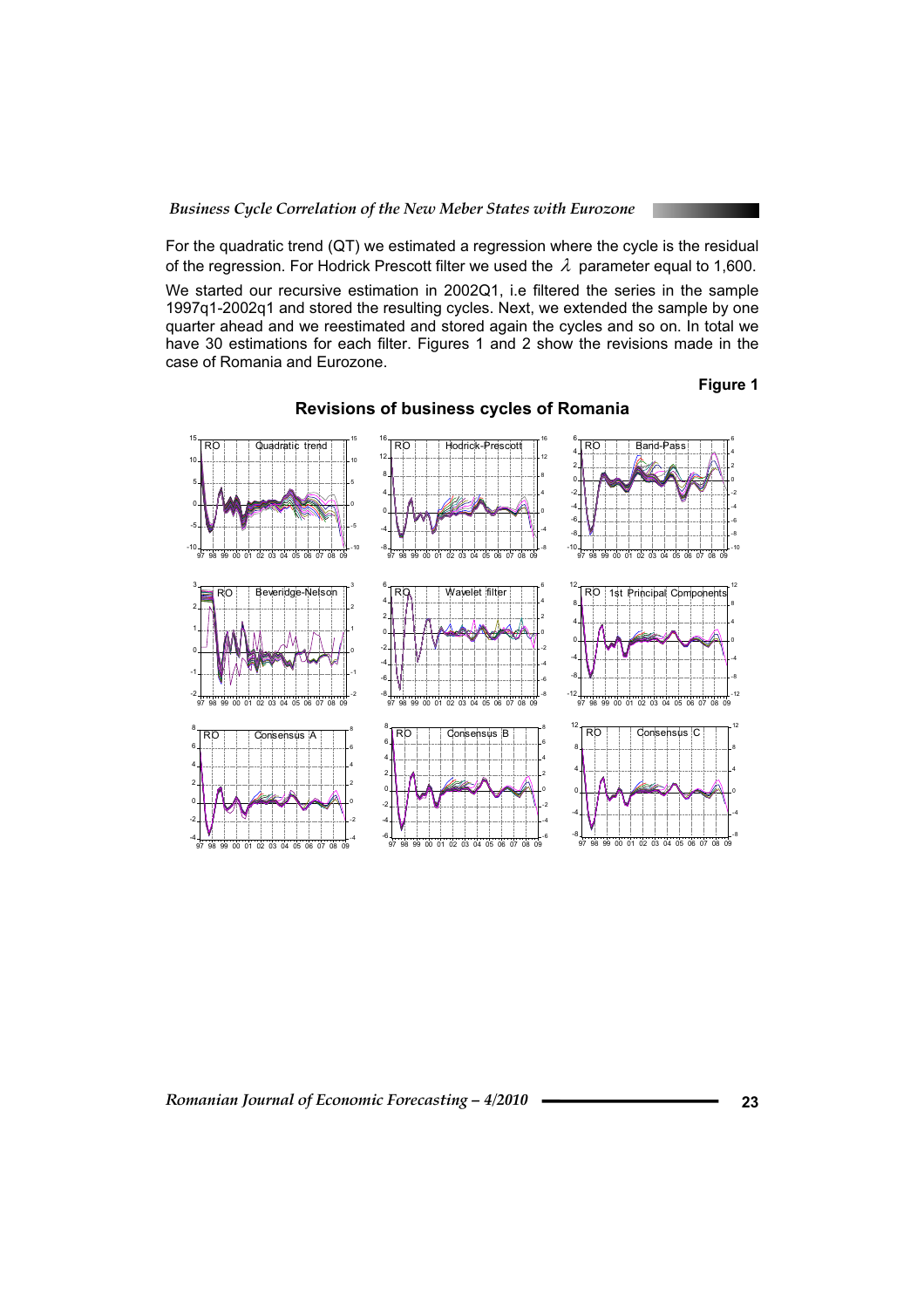*Institute of Economic Forecasting*

#### **Figure 2**

## **Revisions of business cycles of eurozone**



#### **Table 1**

**Weights for the consensus measures** 

|           | Euro <sup>®</sup><br><b>zone</b>      | BG      | <b>CZ</b> | EE   | LV      | LT   | HU   | PL   | <b>RO</b>                                                                | SI   | <b>SK</b> | CY   | <b>NMS</b><br>average |  |
|-----------|---------------------------------------|---------|-----------|------|---------|------|------|------|--------------------------------------------------------------------------|------|-----------|------|-----------------------|--|
|           | Weights based on principal components |         |           |      |         |      |      |      |                                                                          |      |           |      |                       |  |
| <b>QT</b> | 0.27                                  | 0.33    | 0.26      | 0.28 | 0.30    | 0.25 | 0.25 | 0.28 | 0.29                                                                     | 0.28 | 0.26      | 0.29 | 0.28                  |  |
| ∣HΡ       | 0.27                                  | 0.34    | 0.27      | 0.30 | 0.32    | 0.27 | 0.27 | 0.29 | 0.32                                                                     | 0.28 | 0.26      | 0.29 | 0.29                  |  |
| BP        | 0.25                                  | 0.34    | 0.21      | 0.26 | 0.29    | 0.20 | 0.21 | 0.27 | 0.27                                                                     | 0.25 | 0.22      | 0.27 | 0.25                  |  |
| <b>BN</b> | 0.11                                  | $-0.19$ | 0.17      | 0.04 | $-0.06$ | 0.19 | 0.16 | 0.08 | $-0.16$                                                                  | 0.14 | 0.15      | 0.07 | 0.06                  |  |
| <b>WT</b> | 0.09                                  | 0.18    | 0.09      | 0.12 | 0.16    | 0.09 | 0.12 | 0.08 | 0.28                                                                     | 0.06 | 0.11      | 0.07 | 0.12                  |  |
|           |                                       |         |           |      |         |      |      |      | Weights based on revisions of percentage point output gaps - Consensus A |      |           |      |                       |  |
| <b>QT</b> | 0.12                                  | 0.13    | 0.16      | 0.15 | 0.16    | 0.17 | 0.18 | 0.04 | 0.09                                                                     | 0.17 | 0.04      | 0.12 | 0.13                  |  |
| lНP       | 0.15                                  | 0.17    | 0.22      | 0.20 | 0.20    | 0.22 | 0.20 | 0.05 | 0.18                                                                     | 0.20 | 0.05      | 0.18 | 0.17                  |  |
| BP        | 0.17                                  | 0.17    | 0.26      | 0.25 | 0.26    | 0.22 | 0.22 | 0.07 | 0.18                                                                     | 0.24 | 0.05      | 0.17 | 0.19                  |  |
| <b>BN</b> | 0.40                                  | 0.33    | 0.00      | 0.05 | 0.02    | 0.13 | 0.07 | 0.77 | 0.33                                                                     | 0.22 | 0.80      | 0.35 | 0.29                  |  |
| <b>WT</b> | 0.16                                  | 0.19    | 0.36      | 0.35 | 0.36    | 0.26 | 0.33 | 0.07 | 0.22                                                                     | 0.17 | 0.05      | 0.18 | 0.23                  |  |

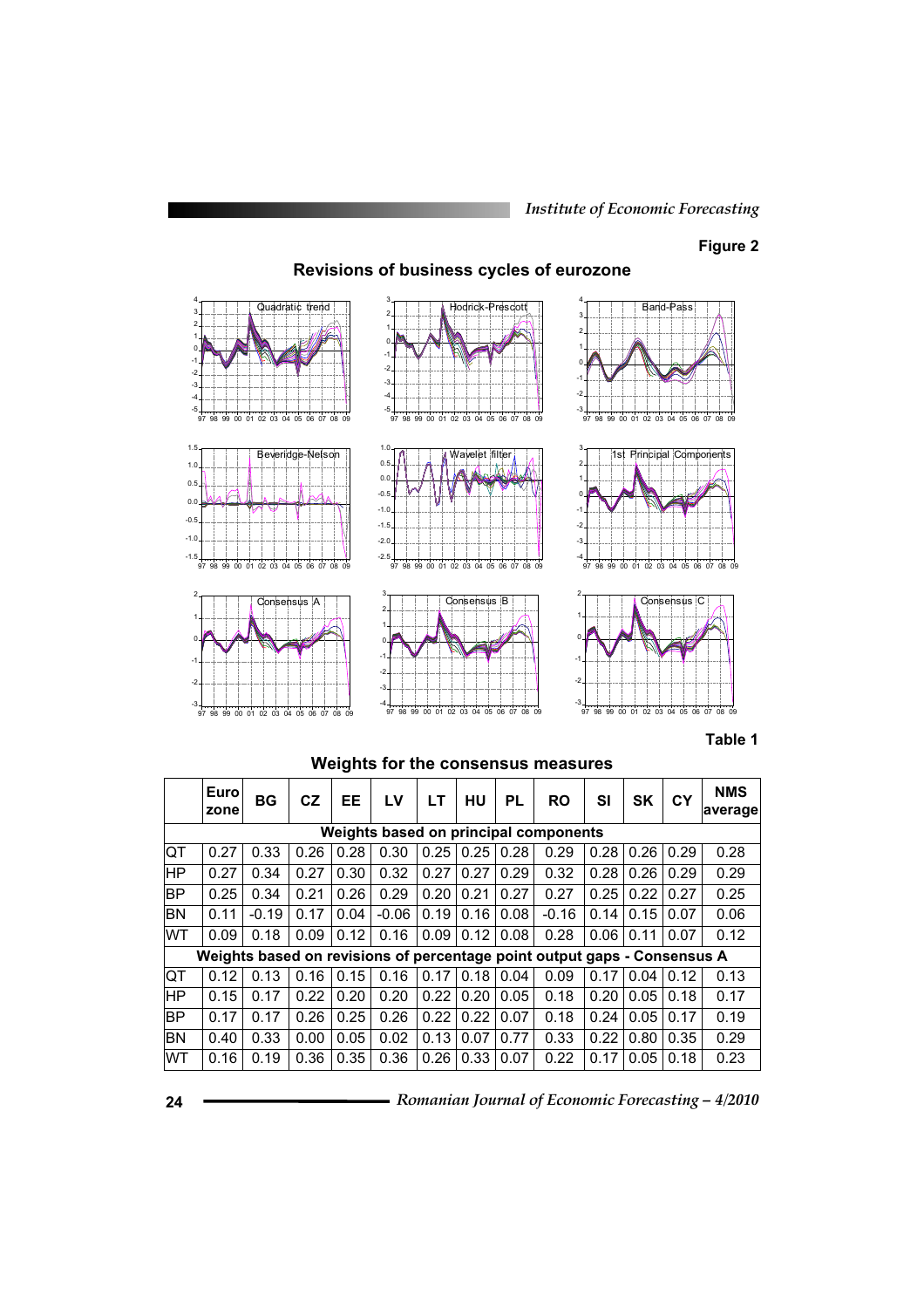*Business Cycle Correlation of the New Meber States with Eurozone* 

|                                                                      | Euro<br>zone | ВG   | CZ   | EE   | LV                           | LТ   | HU   | <b>PL</b> | <b>RO</b>                                                       | SI   | <b>SK</b> | CY   | <b>NMS</b><br>average |
|----------------------------------------------------------------------|--------------|------|------|------|------------------------------|------|------|-----------|-----------------------------------------------------------------|------|-----------|------|-----------------------|
| Weights based on revisions of standardized output gaps - Consensus B |              |      |      |      |                              |      |      |           |                                                                 |      |           |      |                       |
| <b>IQT</b>                                                           | 0.23         | 0.18 | 0.30 | 0.29 | 0.31                         | 0.26 | 0.26 | 0.17      | 0.16                                                            | 0.27 | 0.28      | 0.19 | 0.24                  |
| ∣HΡ                                                                  | 0.26         | 0.18 | 0.30 | 0.28 | 0.28                         | 0.27 | 0.22 | 0.20      | 0.25                                                            | 0.30 | 0.27      | 0.24 | 0.25                  |
| BP                                                                   | 0.29         | 0.16 | 0.32 | 0.29 | 0.31                         | 0.22 | 0.22 | 0.21      | 0.21                                                            | 0.32 | 0.26      | 0.24 | 0.26                  |
| ΒN                                                                   | 0.14         | 0.37 | 0.02 | 0.06 | 0.03                         | 0.18 | 0.24 | 0.35      | 0.16                                                            | 0.06 | 0.10      | 0.26 | 0.16                  |
| <b>WT</b>                                                            | 0.08         | 0.11 | 0.05 | 0.07 | 0.07                         | 0.08 | 0.05 | 0.07      | 0.22                                                            | 0.05 | 0.08      | 0.07 | 0.08                  |
|                                                                      |              |      |      |      |                              |      |      |           | Weights based on revisions of standardized output gaps adjusted |      |           |      |                       |
|                                                                      |              |      |      |      | by correlation - Consensus C |      |      |           |                                                                 |      |           |      |                       |
| <b>IQT</b>                                                           | 0.18         | 0.26 | 0.26 | 0.26 | 0.26                         | 0.22 | 0.23 | 0.13      | 0.18                                                            | 0.23 | 0.25      | 0.14 | 0.22                  |
| ΙHΡ                                                                  | 0.21         | 0.25 | 0.26 | 0.23 | 0.22                         | 0.21 | 0.18 | 0.14      | 0.23                                                            | 0.25 | 0.23      | 0.17 | 0.22                  |
| BP                                                                   | 0.27         | 0.27 | 0.36 | 0.29 | 0.30                         | 0.24 | 0.23 | 0.17      | 0.31                                                            | 0.32 | 0.27      | 0.22 | 0.27                  |
| ΙBΝ                                                                  | 0.21         | 0.00 | 0.03 | 0.13 | 0.13                         | 0.20 | 0.29 | 0.46      | 0.00                                                            | 0.09 | 0.13      | 0.38 | 0.17                  |
| WT                                                                   | 0.13         | 0.22 | 0.09 | 0.10 | 0.08                         | 0.12 | 0.07 | 0.10      | 0.28                                                            | 0.11 | 0.13      | 0.10 | 0.13                  |

*Notes: QT: quadratic trend, HP: Hodrick-Prescott filter, BP: band-pass filter, BN: Beveridge-Nelson, WT: wavelet filter. Consensus: combined output gap measure using equations (1), (2), (3), and (4).*

In Table 1 we present the weights based on revisions of percentage point output gaps for the New Member States. The combined business cycles are presented in Figure 3. Our results in terms of potential output and output gap for Romania are quite similar to Altăr *et al.* (2008).

Using the combined measures of the business cycles, we can compute now the business cycle synchronization first by looking at the correlation coefficients between New Member States and Eurozone. Table 2 shows the correlation coefficients for two sub-periods 1997q1-2002q4 and 2003q1-2009q2 to see the evolution of correlation in time.

For the entire sample, the correlation of the business cycle is by far the lowest in Romania, followed by Poland, Bulgaria, Slovakia and Lithuania. The correlation increased substantially in the recent period for all the NMS countries. For the period before 2003, the correlation was even negative in the case of Romania, Slovakia, Hungary and Lithuania. Even for the period 2003-2009, the correlation in the case of Romania was one of the lowest, after Hungary, being significanthly below the average correlation for the NMS.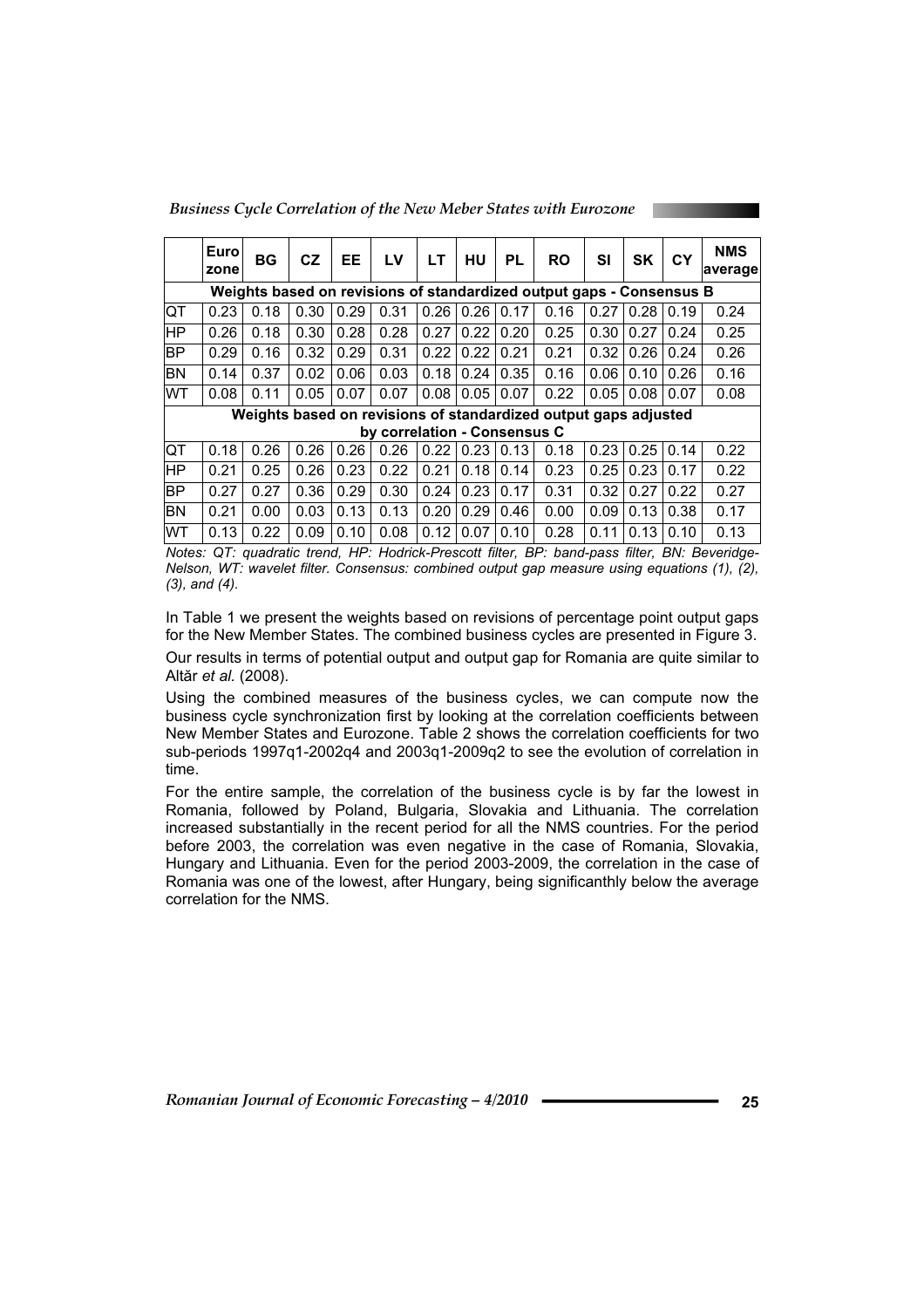## **Figure 3**

#### **Combined business cycle, 1997-2009**  -8 -6 -4 -2  $\mathbf 0$ 2 4 6 -8 -6 -4 -2  $\mathbf 0$ 2 4 6 97 98 99 00 01 02 03 04 05 06 07 08 09 Czech Republic -3 -2 -1 0 1 -3 -2 -1 1 97 98 99 00 01 02 03 04 05 06 07 08 09 Cyprus -16 -12 -8 -4 0 4 8 -16 -12 -8 -4 0 4 8 97 98 99 00 01 02 03 04 05 06 07 08 09 Estonia -8 -6 -4 -2  $\mathbf 0$ 2 4 -8 -6 -4 -2  $\mathbf 0$ 2 4 97 98 99 00 01 02 03 04 05 06 07 08 09 Hungary -20 -15 -10 -5 0 5 10 -20 -15 -10 -5 5 10 97 98 99 00 01 02 03 04 05 06 07 08 09 Latvia -20 -15 -10 -5 0 5 10 -20 -15 -10 -5  $\mathbf 0$ 5 10 97 98 99 00 01 02 03 04 05 06 07 08 09 Lithua -2 -1 0 1 2 3 -2 -1 0 1 2 3 97 98 99 00 01 02 03 04 05 06 07 08 09 Poland -8 -4 0 4 8 12 -8 -4 4 8 12 97 98 99 00 01 02 03 04 05 06 07 08 09 **Romania** -8 -6 -4 -2 0 2 4 6 -8 -6 -4 -2  $\mathbf 0$ 2 4 6 97 98 99 00 01 02 03 04 05 06 07 08 09 Slovakia -8 -6 -4 -2  $\mathbf 0$ 2 4 6 -8 -6 -4 -2  $\mathbf 0$ 2 4 6 97 98 99 00 01 02 03 04 05 06 07 08 09 1st Principal components Consensus A Consensus B Consensus C Slovenia -6 -4 -2 0 2 4 6 -6 -4 -2 0 2 4 6 97 98 99 00 01 02 03 04 05 06 07 08 09 1st Principal components Consensus A Consensus B Consensus C Bulgaria -3 -2 -1 0 1 2 3 -3 -2 -1 0 1 2 3 97 98 99 00 01 02 03 04 05 06 07 08 09 1st Principal components Consensus A Consensus B Consensus C *Euro zone*

#### **Table 2**

**Correlation of business cycles with Eurozone based on GDP** 

| Correlation of business cycles between the Eurozone and NMS |           |           |         |      |                 |         |      |           |      |                 |                |
|-------------------------------------------------------------|-----------|-----------|---------|------|-----------------|---------|------|-----------|------|-----------------|----------------|
| 1997:1-2009:2                                               | <b>BG</b> | CZ        | EE      | LV   | LТ              | HU      | PL   | <b>RO</b> | SI   | SK              | <b>NMS</b> avg |
| lQuadratic trend                                            | 0.51      | 0.66      | 0.50    | 0.57 | 0.46            | 0.48    | 0.58 | 0.17      | 0.85 | 0.57            | 0.58           |
| <b>Hodrick-Prescott</b>                                     | 0.63      | 0.77      | 0.72    | 0.76 | 0.63            | 0.72    | 0.57 | 0.23      | 0.86 | 0.58            | 0.68           |
| Band-Pass                                                   | 0.62      | 0.93      | 0.86    | 0.92 | 0.73            | 0.86    | 0.65 | 0.34      | 0.91 | 0.62            | 0.77           |
| Beveridge-                                                  | $-0.06$   | 0.30      | 0.48    | 0.26 | 0.57            | 0.63    | 0.33 | 0.23      | 0.76 | 0.29            | 0.43           |
| Nelson                                                      |           |           |         |      |                 |         |      |           |      |                 |                |
| Wavelet filter                                              | 0.66      | $-0.06$   | 0.71    | 0.46 | 0.39            | 0.74    | 0.53 | $-0.40$   |      | $ 0.58 $ -0.18  | 0.40           |
| <b>PCA</b>                                                  | 0.55      | 0.66      | 0.68    | 0.76 | 0.61            | 0.55    | 0.61 | 0.19      | 0.87 | 0.59            | 0.64           |
| Consensus A                                                 | 0.60      | 0.83      | 0.73    | 0.78 | 0.62            | 0.69    | 0.52 | 0.16      | 0.87 | 0.55            | 0.67           |
| Consensus B                                                 | 0.61      | 0.82      | 0.68    | 0.75 | 0.61            | 0.49    | 0.61 | 0.17      | 0.88 | 0.60            | 0.66           |
| Consensus C                                                 | 0.59      | 0.83      | 0.69    | 0.73 | 0.62            | 0.46    | 0.61 | 0.18      | 0.88 | 0.59            | 0.65           |
| 1997:1-2002:4                                               | <b>BG</b> | <b>CZ</b> | EE      | LV   | LТ              | HU      | PL   | <b>RO</b> | SI   | SK              | <b>NMS avg</b> |
| lQuadratic trend                                            | $-0.04$   | 0.13      | $-0.15$ |      | $-0.24$ $-0.45$ | $-0.27$ | 0.24 | $-0.30$   | 0.10 | $-0.55$         | $-0.05$        |
| Hodrick-Prescott                                            | 0.10      | 0.18      | 0.12    | 0.04 | $ -0.37 $       | 0.14    | 0.20 | $-0.29$   | 0.21 | $-0.51$         | 0.07           |
| Band-Pass                                                   | 0.07      | 0.81      | 0.43    | 0.77 | $-0.24$         | 0.44    | 0.39 | 0.04      |      | $0.51$ - $0.35$ | 0.35           |

| 26 | Romanian Journal of Economic Forecasting - 4/2010 |  |
|----|---------------------------------------------------|--|
|    |                                                   |  |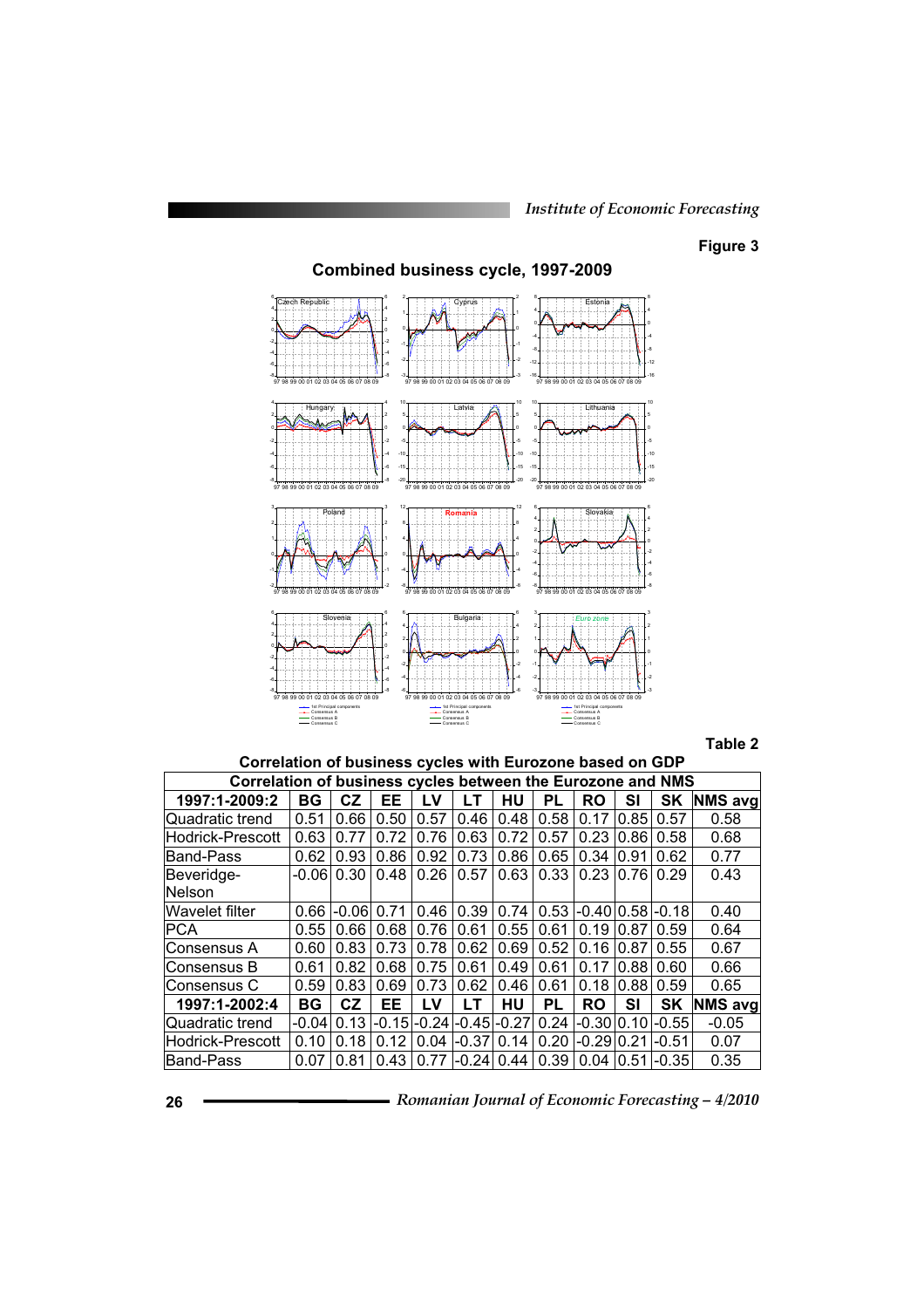*Business Cycle Correlation of the New Meber States with Eurozone* 

| Correlation of business cycles between the Eurozone and NMS |      |             |      |         |           |                   |         |               |       |                      |                |
|-------------------------------------------------------------|------|-------------|------|---------|-----------|-------------------|---------|---------------|-------|----------------------|----------------|
| Beveridge-                                                  |      | -0.24 -0.21 | 0.13 | $-0.15$ | 0.30      | 0.11              | 0.31    | 0.37          |       | $0.43 - 0.25$        | 0.17           |
| lNelson                                                     |      |             |      |         |           |                   |         |               |       |                      |                |
| Wavelet filter                                              | 0.68 | $-0.71$     | 0.73 | 0.55    | 0.46      | 0.81              | 0.60    |               |       | $-0.45 0.58 -0.29 $  | 0.36           |
| PCA                                                         | 0.05 | 0.58        | 0.07 | 0.01    |           | $-0.33$ $-0.05$   | 0.28    |               |       | $-0.27(0.24(-0.53))$ | 0.09           |
| Consensus A                                                 | 0.19 | 0.50        | 0.19 | 0.19    | $ -0.29 $ | 0.16              | 0.14    |               |       | $-0.23 0.30 -0.52$   | 0.15           |
| Consensus B                                                 | 0.21 | 0.49        | 0.07 | 0.03    |           | -0.35 -0.08  0.26 |         |               |       | $-0.2910.281-0.54$   | 0.10           |
| Consensus C                                                 | 0.11 | 0.54        | 0.15 | 0.09    | $-0.31$   | $-0.03$           | 0.26    | $-0.25$       |       | $0.30$ -0.54         | 0.12           |
| 2003:1-2009:2                                               | ΒG   | CZ          | EЕ   | LV      | LT        | HU                | PL      | RO            | SI    | SK                   | <b>NMS</b> avg |
| Quadratic trend                                             | 0.77 | 0.76        | 0.67 | 0.72    | 0.80      | 0.64              | 0.89    | 0.45          | 0.97  | 0.89                 | 0.78           |
| Hodrick-Prescott                                            | 0.92 | 0.90        | 0.84 | 0.86    | 0.94      | 0.80              | 0.83    | 0.82          | 0.98  | 0.90                 | 0.89           |
| <b>Band-Pass</b>                                            | 0.91 | 0.98        | 0.94 | 0.95    | 0.90      | 0.94              | 0.86    | 0.66          | 0.98  | 0.84                 | 0.91           |
| Beveridge-                                                  | 0.66 | 0.84        | 0.69 | 0.52    | 0.80      | 0.84              | 0.53    | $-0.63 0.95 $ |       | 0.70                 | 0.63           |
| Nelson                                                      |      |             |      |         |           |                   |         |               |       |                      |                |
| Wavelet filter                                              | 0.56 | 0.73        | 0.50 | $-0.12$ | 0.64      | 0.75              | $-0.16$ | 0.07          | 0.83  | 0.24                 | 0.46           |
| PCA                                                         | 0.92 | 0.68        | 0.81 | 0.88    | 0.83      | 0.51              | 0.88    | 0.70          | 0.98  | 0.92                 | 0.83           |
| Consensus A                                                 | 0.89 | 0.93        | 0.86 | 0.89    | 0.89      | 0.75              | 0.81    | 0.72          | 0.98  | 0.89                 | 0.87           |
| Consensus B                                                 | 0.84 | 0.90        | 0.80 | 0.85    | 0.84      | 0.40              | 0.88    | 0.72          | 0.991 | 0.92                 | 0.83           |
| Consensus C                                                 | 0.92 | 0.90        | 0.77 | 0.80    | 0.84      | 0.35              | 0.88    | 0.72          | 0.98  | 0.91                 | 0.83           |

*PCA – 1st Principal Components.* 

We investigated also what sector of the economy is the most correlated with Eurozone. We find out that the most correlated sector with Eurozone is industry. The correlation of the Romanian industry with Eurozone is quite high, being above the average correlation for NMS (Table 3).

#### **Table 3**

| Correlation of business cycles between the Eurozone and NMS – industrial output |         |      |      |         |         |      |           |           |           |           |                |
|---------------------------------------------------------------------------------|---------|------|------|---------|---------|------|-----------|-----------|-----------|-----------|----------------|
| 1997:1-2009:2                                                                   | BG      | CZ   | EE   | LV      | LТ      | HU   | PL        | <b>RO</b> | <b>SI</b> | SK        | <b>NMS</b> avg |
| Quadratic trend                                                                 | 0.52    | 0.81 | 0.78 | 0.62    | 0.65    | 0.92 | 0.82      | 0.54      | 0.89      | 0.62      | 0.74           |
| lHodrick-Prescott                                                               | 0.50    | 0.74 | 0.84 | 0.68    | 0.68    | 0.92 | 0.77      | 0.47      | 0.92      | 0.56      | 0.73           |
| Band-Pass                                                                       | 0.45    | 0.77 | 0.90 | 0.63    | 0.76    | 0.95 | 0.76      | 0.50      | 0.95      | 0.57      | 0.75           |
| Beveridge-Nelson                                                                | $-0.28$ | 0.41 | 0.73 | 0.24    | 0.46    | 0.77 | $-0.12$   | $-0.14$   | 0.81      | 0.17      | 0.37           |
| Wavelet filter                                                                  | 0.07    | 0.49 | 0.81 | 0.66    | 0.15    | 0.61 | 0.45      | $-0.17$   | 0.80      | $-0.55$   | 0.39           |
| PCA                                                                             | 0.48    | 0.78 | 0.67 | 0.60    | 0.67    | 0.67 | 0.77      | 0.48      | 0.81      | 0.57      | 0.68           |
| Consensus A                                                                     | 0.45    | 0.75 | 0.82 | 0.66    | 0.67    | 0.91 | 0.78      | 0.50      | 0.91      | 0.48      | 0.72           |
| Consensus B                                                                     | 0.47    | 0.77 | 0.60 | 0.65    | 0.66    | 0.58 | 0.79      | 0.51      | 0.86      | 0.55      | 0.68           |
| Consensus C                                                                     | 0.47    | 0.76 | 0.57 | 0.46    | 0.67    | 0.52 | 0.79      | 0.49      | 0.84      | 0.54      | 0.65           |
| 1997:1-2002:4                                                                   | ΒG      | CZ   | EE   | LV      | LТ      | HU   | <b>PL</b> | RO        | SI        | <b>SK</b> | <b>NMS</b> avg |
| lQuadratic trend                                                                | 0.19    | 0.43 | 0.40 | 0.20    | 0.09    | 0.78 | 0.83      | $-0.16$   | 0.57      | 0.08      | 0.40           |
| lHodrick-Prescott                                                               | 0.14    | 0.36 | 0.35 | 0.03    | $-0.22$ | 0.83 | 0.76      | $-0.30$   | 0.59      | $-0.30$   | 0.29           |
| Band-Pass                                                                       | $-0.09$ | 0.64 | 0.55 | $-0.12$ | $-0.03$ | 0.91 | 0.82      | $-0.41$   | 0.83      | $-0.29$   | 0.35           |
| Beveridge-Nelson                                                                | -0.17   | 0.00 | 0.44 | $-0.06$ | $-0.19$ | 0.57 | $-0.21$   | 0.13      | 0.61      | $-0.16$   | 0.18           |
| Wavelet filter                                                                  | 0.45    | 0.46 | 0.84 | 0.84    | $-0.83$ | 0.89 | 0.73      | $-0.03$   | 0.93      | $-0.25$   | 0.46           |
| IPCA                                                                            | 0.08    | 0.49 | 0.45 | $-0.02$ | $-0.21$ | 0.44 | 0.84      | $-0.35$   | 0.54      | $-0.23$   | 0.28           |

#### **Correlation of business cycles with Eurozone based on industrial output**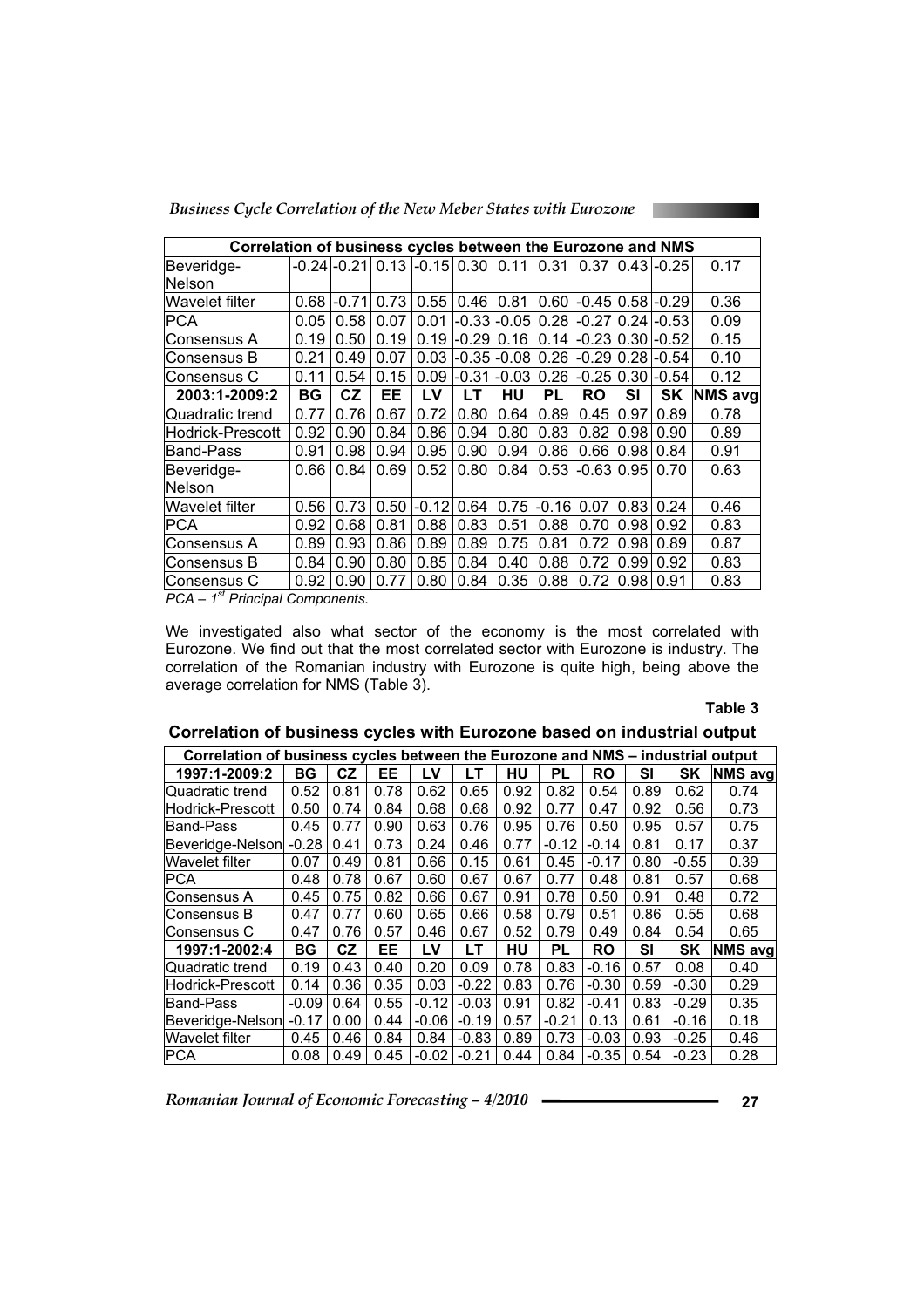*Institute of Economic Forecasting*

| Correlation of business cycles between the Eurozone and NMS – industrial output |         |      |           |      |         |      |           |           |      |           |                |
|---------------------------------------------------------------------------------|---------|------|-----------|------|---------|------|-----------|-----------|------|-----------|----------------|
| lConsensus A                                                                    | 0.09    | 0.42 | 0.46      | 0.18 | $-0.17$ | 0.84 | 0.84      | $-0.37$   | 0.65 | $-0.26$   | 0.33           |
| lConsensus B                                                                    | 0.07    | 0.44 | 0.39      | 0.03 | $-0.19$ | 0.30 | 0.85      | $-0.37$   | 0.55 | $-0.26$   | 0.26           |
| lConsensus C                                                                    | 0.08    | 0.42 | 0.39      | 0.22 | $-0.18$ | 0.22 | 0.85      | $-0.36$   | 0.54 | $-0.27$   | 0.27           |
| 2003:1-2009:2                                                                   | BG      | CZ.  | EE        | LV   | LΤ      | HU   | <b>PL</b> | <b>RO</b> | SI   | <b>SK</b> | <b>NMS</b> avg |
| Quadratic trend                                                                 | 0.78    | 0.90 | 0.91      | 0.82 | 0.84    | 0.96 | 0.90      | 0.85      | 0.95 | 0.75      | 0.88           |
| <b>Hodrick-Prescott</b>                                                         | 0.77    | 0.87 | 0.94      | 0.89 | 0.88    | 0.95 | 0.87      | 0.84      | 0.95 | 0.74      | 0.88           |
| Band-Pass                                                                       | 0.78    | 0.92 | 0.97      | 0.92 | 0.95    | 0.98 | 0.84      | 0.87      | 0.97 | 0.73      | 0.90           |
| Beveridge-Nelson                                                                | $-0.46$ | 0.56 | 0.79      | 0.66 | 0.61    | 0.80 | $-0.21$   | $-0.47$   | 0.84 | 0.34      | 0.41           |
| Wavelet filter                                                                  | $-0.68$ | 0.53 | 0.83      | 0.63 | 0.65    | 0.27 | $-0.02$   | $-0.41$   | 0.69 | $-0.73$   | 0.25           |
| IPCA                                                                            | 0.79    | 0.89 | 0.73      | 0.90 | 0.87    | 0.72 | 0.87      | 0.84      | 0.84 | 0.74      | 0.83           |
| lConsensus A                                                                    | 0.69    | 0.87 | 0.90      | 0.87 | 0.83    | 0.93 | 0.87      | 0.84      | 0.94 | 0.61      | 0.85           |
| lConsensus B                                                                    | 0.74    | 0.89 | 0.66      | 0.85 | 0.85    | 0.64 | 0.88      | 0.86      | 0.89 | 0.71      | 0.81           |
| lConsensus C                                                                    | 0.76    | 0.87 | .62<br>0. | 0.59 | 0.84    | 0.59 | 0.88      | 0.84      | 0.87 | 0.70      | 0.78           |
| 1st Dringinal Componente<br>DO A                                                |         |      |           |      |         |      |           |           |      |           |                |

*PCA – 1<sup>st</sup> Principal Components.* 

The second approach we used to assess the synchronization is a non-parametric statistic proposed by Harding and Pagan (2000, 2001, 2003, 2005, 2006) known as the Concordance Index. Let  $S_{xt}$  be a series which takes the value 1 when the economy is in expansion and the value 0 when the economy is in recession  $(S_{xt}$  take the value 1 when the cycle in country x is positive and take the value 0 when the cycle is negative). The index has the following formula:

$$
C_{xy} = \frac{1}{T} \left\{ \sum_{t=1}^{T} S_{xt} S_{yt} + \sum_{t=1}^{T} (1 - S_{xt}) (1 - S_{yt}) \right\}
$$

The Concordance Index is equal to 1 if x and y are always in the same phase and to  $0$ if x and y are always in opposite phases. A value of 0.5 indicates the lack of any systematic relationship in the dynamics of the two variables. The data for Concordance Index are presented in Table 4. As we can see in the table, in the recent period the Concordance Index is 1 only in the case of Slovenia, meaning that only Slovenia was always in the same phase of the business cycle with Eurozone.

**Table 4**

|                |      | <b>Principal Components</b> |      |      | <b>Consensus A</b> | <b>Consensus B</b> | <b>Consensus C</b> |      |
|----------------|------|-----------------------------|------|------|--------------------|--------------------|--------------------|------|
|                |      | Ш                           |      | Ш    |                    | Ш                  |                    | Ш    |
| Bulgaria       | 0.54 | 0.69                        | 0.64 | 0.85 | 0.60               | 0.85               | 0.58               | 0.73 |
| Czech Republic | 0.72 | 0.69                        | 0.84 | 0.92 | 0.80               | 0.85               | 0.84               | 0.88 |
| Estonia        | 0.68 | 0.85                        | 0.68 | 0.85 | 0.68               | 0.85               | 0.70               | 0.85 |
| Hungary        | 0.60 | 0.54                        | 0.66 | 0.65 | 0.56               | 0.50               | 0.56               | 0.50 |
| Lithuania      | 0.40 | 0.50                        | 0.40 | 0.58 | 0.40               | 0.54               | 0.42               | 0.54 |
| Latvia         | 0.64 | 0.88                        | 0.66 | 0.88 | 0.64               | 0.85               | 0.66               | 0.85 |
| Poland         | 0.70 | 0.88                        | 0.74 | 0.92 | 0.70               | 0.88               | 0.70               | 0.88 |
| Romania        | 0.50 | 0.69                        | 0.60 | 0.77 | 0.50               | 0.69               | 0.60               | 0.77 |
| Slovenia       | 0.90 | 1.00                        | 0.92 | 1.00 | 0.90               | 1.00               | 0.88               | 0.96 |
| Slovakia       | 0.58 | 0.92                        | 0.48 | 0.73 | 0.54               | 0.81               | 0.52               | 0.77 |

**Concordance Index**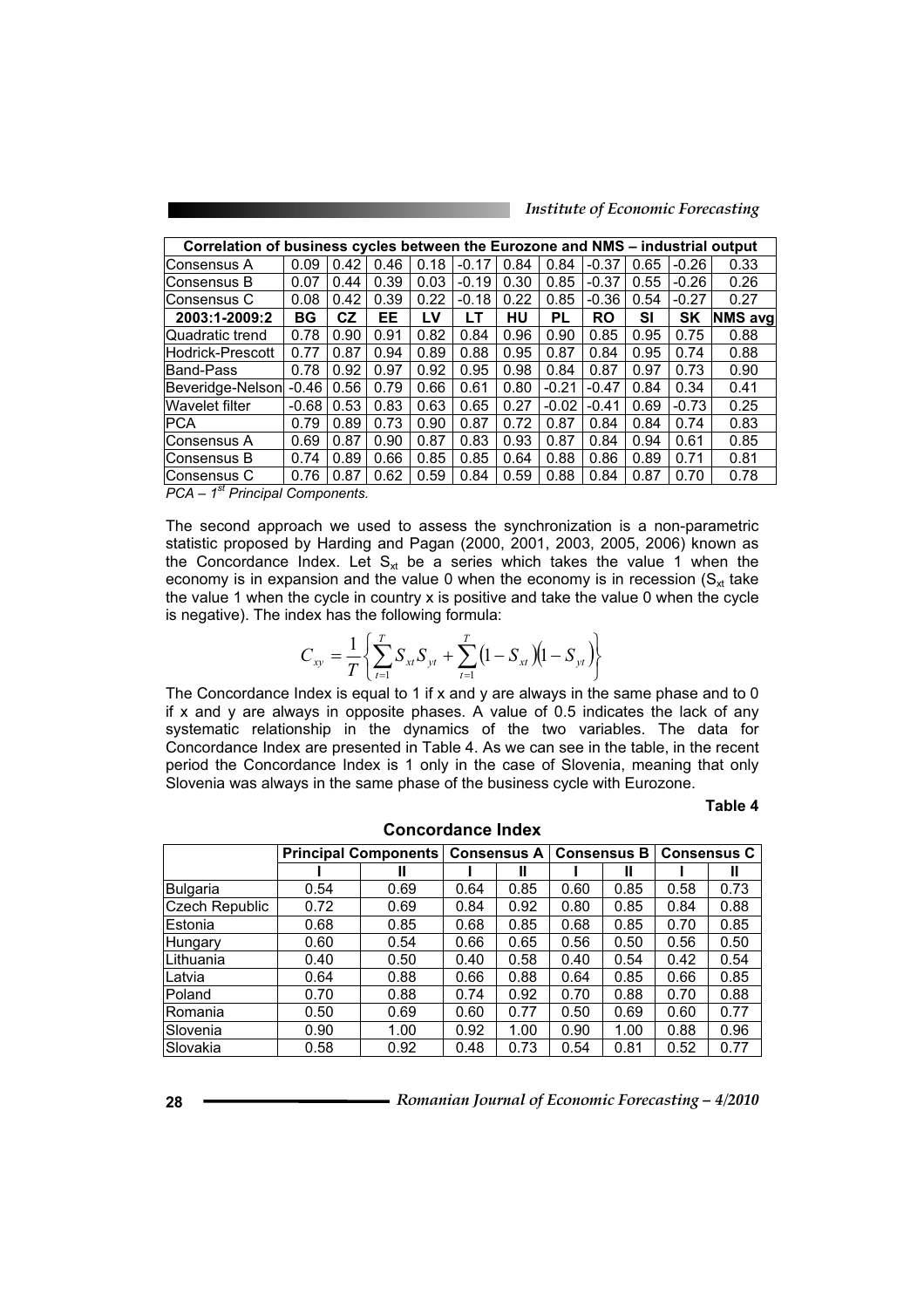

#### *I – Period 1997-2009; II – Period 2003-2009.*

How much the business cycle of a NMS should be correlated with Eurozone in order to have net benefits from euro adoption? Artis (2004) argues that the literature doesn't help us too much but probably the best criterion will be that the NMS country which wants to adopt euro should not have smaller synchronization with Eurozone than the existing members of Eurozone do. Fidrmuc and Korhonen (2006) said that if business cycle correlation in a new EU member state is higher than the correlation of a peripheral Eurozone economy (e.g. Ireland or Portugal) we have confidence that the NMS has progressed far enough in fulfilling this OCA criterion.

Acording with our results, among the EU members, the business cycles of Romania and Hungary have the lowest correlation with the business cycle of Eurozone. Slovenia, Slovakia, Poland and the Czech Republic have the highest correlation of busniness cycles with Eurozone among New Member Countries.

## **Conclusions**

The current international financial and economic crisis led to re-thinking the euro adoption strategies for some New Member States (NMS) in order to speed-up the process. Romania maintains the previous plan to adopt euro in 2014, which could be a good decision in the light of the results in our paper, as Romania still needs more time to obtain more progress on the real convergence process and to become more correlated with the Eurozone business cycle.

The euro adoption decision is a matter of fulfillment of convergence criteria, namely nominal and real convergence indicators. Our results are relevant for the euro adoption decision in NMS, as the optimal currency area criteria are important for the assessment of the real convergence process. The synchronization of the business cycle is a critical criterion when assessing the costs and advantages of euro adoption.

This paper assesses the degree of readiness of New Member States (NMS) of European Union, including Romania, to adopt euro, mainly based on optimal currency area (OCA) criteria. Using a consensus measure of output gap computed by 5 filtering techniques plus a benchmark method based on Principal Component Analysis (PCA), we estimated the business cycle correlation between NMS and eurozone. Our findings suggest that the correlation of the business cycle in the case of Romania is one of the lowest among NMS, although it increased tremendously in the last years. The correlation increased substantially in the last years for all the NMS. As shown in the paper, even for the period 2003-2009, the correlation in the case of Romania was the lowest, after Hungary. Also, the correlation increased in time, the most in the case of Slovakia and Romania.

Our results suggest also that the financial and economic crisis which hit the world economy recently led to an increase in the business cycle correlation between NMS and Eurozone, as the countries are simultaneously faced with a sharp GDP contraction.

The main conclusion of our paper is the fact that Romania, as well as some other NMS still need time to progress on the real convergence criteria in order to adopt euro without major costs.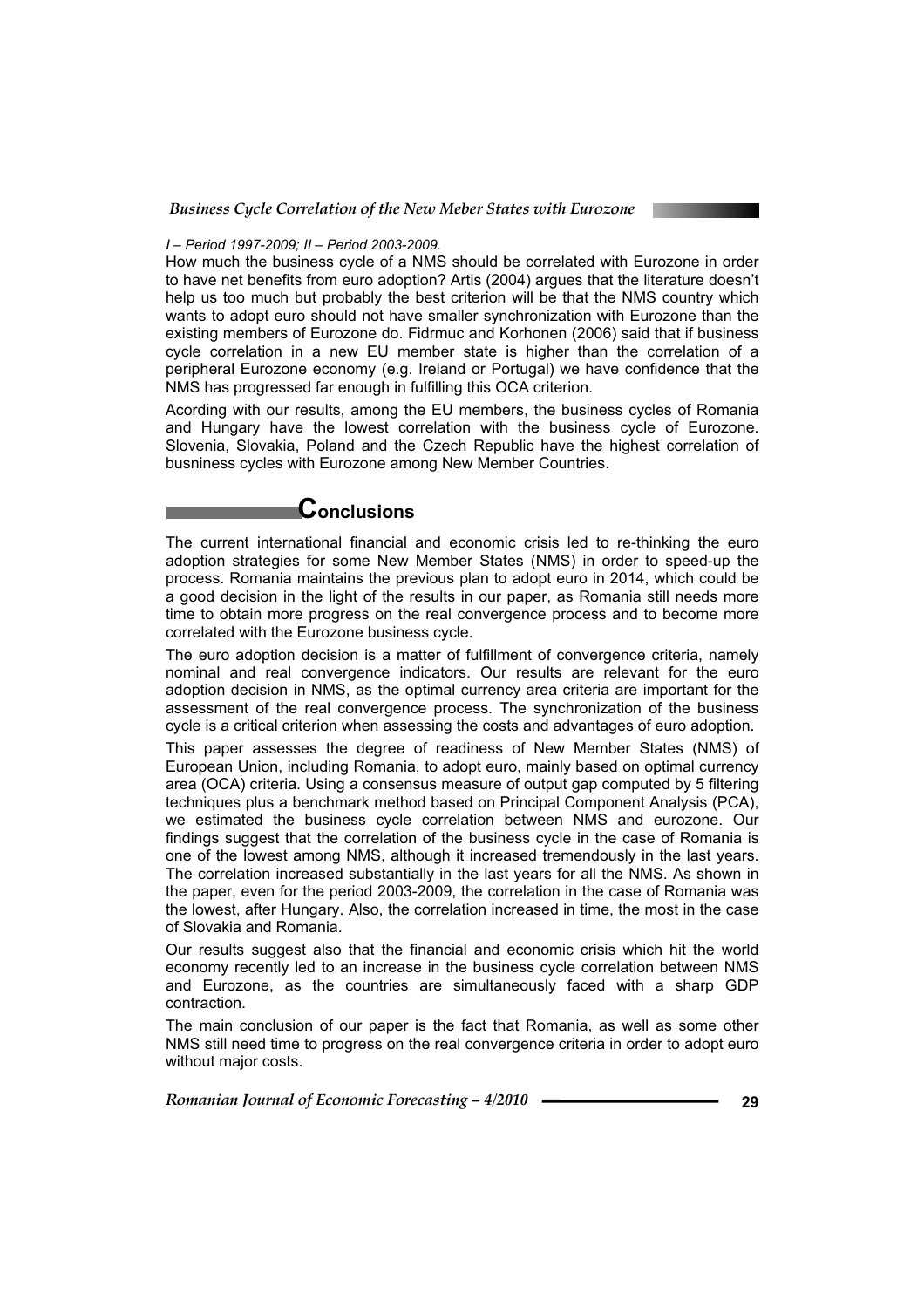*Institute of Economic Forecasting*

## **References**

- Alesina, A., R. J. Barro, and S. Tenreyro (2002), "Optimal Currency Areas", National Bureau of Economic Research Working Papers, 9072
- Altar, M., Necula, C., Bobeica, G. (2008), "Modeling the economic growth in Romania. The influence of fiscal regimes", *Romanian Journal of Economic Forecasting,* Volume 9(4): .
- Artis, M., M. Marcellino and T. Proietti (2004), "Characterising the Business Cycle for the Accession Countries", Innocenzo Gasparini Institute for Economic Research (IGIER), working paper no. 261
- Beveridge, S. Nelson, C. R., (1981), "A New Approach to Decomposition of Economic Time Series into Permanent and Transitory Components with Particular Attention to Measurement of the Business Cycle", *Journal of Monetary Economics,* 7: 151-174.
- Canova, Fabio, (1998), "Detrending and Business Cycle Facts". *Journal of Monetary Economics,* 41: 475-512.
- Cohen, D. and C. Wyplosz (1989), "European Monetary Union: An Agnostic Evaluation", *CEPR Discussion Paper Series*, No. 306.
- Darvas, Z. and G. Vadas. (2005), "A New Method for Combining Detrending Techniques with Application to Business Cycle Syncronization of the New EU Members", Magyar Nemzeti Bank.
- Dobrescu, E. (2007), "Modelling the Romanian Economy: Some Data Problems", *Romanian Journal of Economic Forecasting*, 8(1): 7-25.
- Don Harding & Adrian Pagan, 2006. "Measurement of Business Cycles," Department of Economics - Working Papers Series 966, The University of Melbourne.
- Dumitru, I., Jianu, I. (2009), "The Balassa–Samuelson effect in Romania The role of regulated prices", *European Journal of Operational Research,* Volume 194, Issue 3, 1 May 2009, Pages 873-887.
- European Commission (1990), "One Market, One Money. An Evaluation of the Potential Benefits and Costs of Forming an Economic and Monetary Union", *European Economy*, No. 44.
- Fidrmuc, J. and I. Korhonen (2006), "Meta-Analysis of the Business Cycle Correlation between the Euro Area and the CEECs", *CESifo Working Paper* No. 1693.
- Fleming, M. J. (1971), "On Exchange Rate Unification", *Economic Journal*, 81(323): 467-88.
- Friedman, M. (1953), *The Case for Flexible Exchange Rates. Essays in Positive Economics*, Chicago: University of Chicago Press.
- Harding, D., Pagan, A., (2000), "Disecting the Cycle: A Methodological Investigation," Econometric Society World Congress 2000 Contributed Papers 1164, Econometric Society.
- Harding, D., Pagan, A., (2001). "Extracting, Using and Analysing Cyclical Information," *MPRA Paper* 15, University Library of Munich, Germany.